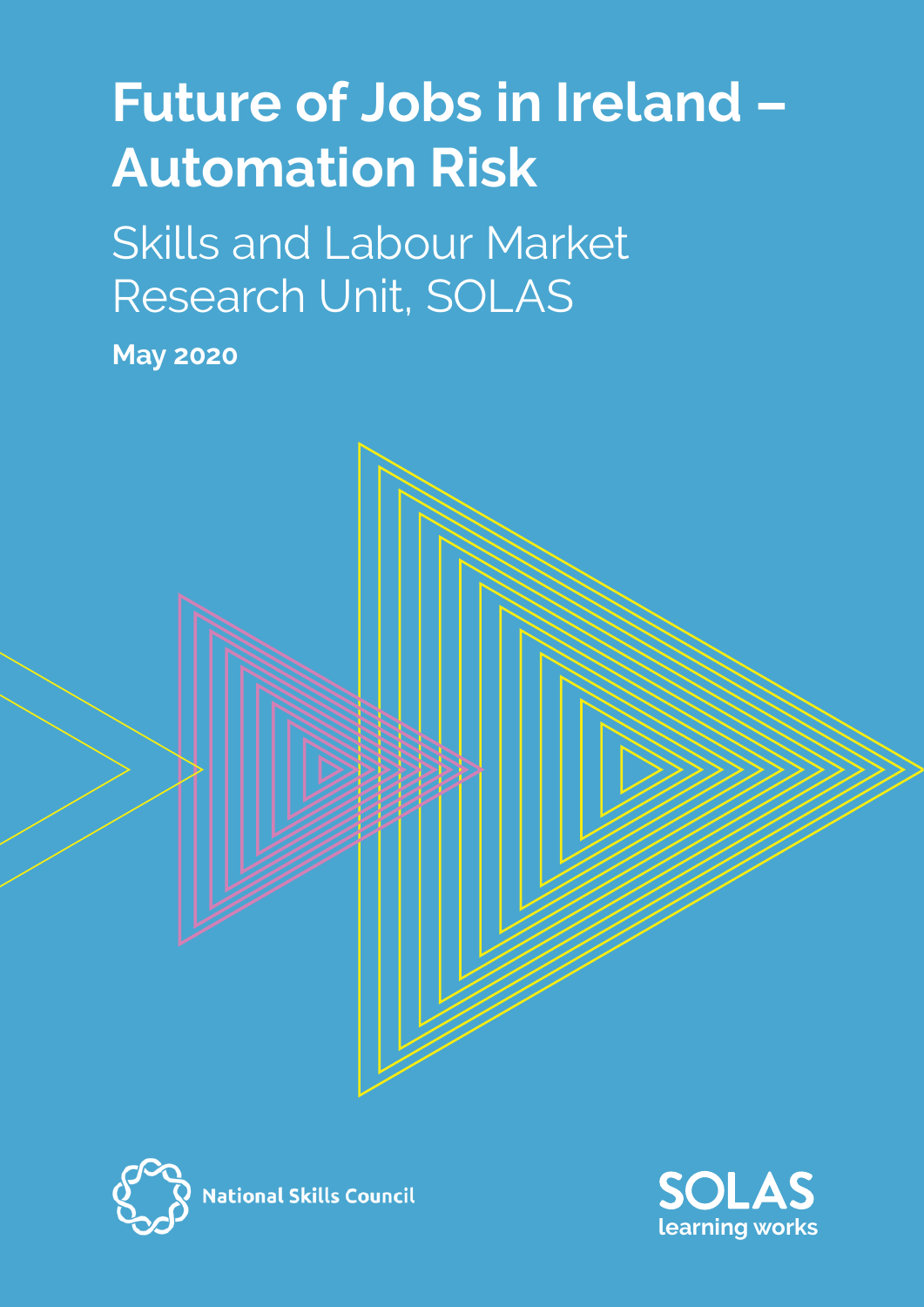## **The Future World of Work**

The COVID-19 pandemic has triggered a seismic change in the way in which the labour market operates globally, with the fundamental relationship between the workplace and the workforce likely to be changed on a long-lasting basis. The future world of work, in particular at occupational level, should see a continued embracing of practices being utilised recently such as automation, newly defined processes, flexible hours, flexible locations and new skillsets.

As a small, open, dynamic economy, Ireland has the potential to be at the forefront of the opportunities and challenges of the future world of work and policy makers can enhance this evolution through incentives and initiatives for those within and outside the labour force.

## **Introduction**

The focus of this report is an examination of occupations in Ireland in terms of their level of automation risk.

The impact of automation is expected to result in an overall increase in the number of persons employed over time<sup>1</sup>, but the type of jobs on offer are likely to change significantly. In the short to medium term, to assist employers and employees facing automation risk, widespread government support will be required to promote innovation, flexibility and opportunities in the workplace. This report focuses on those in employment in occupations that are considered at high risk of automation in order to assist policy makers in where to direct upskilling and/or reskilling opportunities.

There has been extensive commentary about the displacement threat to workers posed by automation and the ensuing socio-economic implications. Internationally, fundamental work in this area was published by Frey & Osborne<sup>2</sup> in 2013. Expert work by the OECD<sup>3</sup> in 2018 further enhances the discussion around automation risk at an international level.

Within an Irish context, the Irish Government Economic and Evaluation Service (IGEES)<sup>4</sup> have carried out a comprehensive assessment on the impact of automation in Ireland in 2018. The Skills and Labour Market Research Unit (SLMRU) in SOLAS have applied the analysis produced by IGEES on the OECD model to the CSO Labour Force Survey Quarter 4 2019 data, to identify occupations in Ireland in terms of their level of automation risk (for more detailed information on the methodology used see the Technical Note at the end of the report). The analysis in this report is based on the 16 occupational groups in the occupational



See Future of Jobs Report (2018) by the World Economic Forum which estimates the creation of 133 million jobs globally and the destruction of 75 million jobs over the period 2018-2022.

<sup>2</sup> The Future of Employment: How Susceptible Are Jobs to Computerisation? Carl Benedikt Frey and Michael A. Osborne, September 2013.

<sup>3</sup> Automation, skills use and training, Nedelkoska and Quintini; OECD Social, Employment and Migration Working Paper No. 202, March 2018.

Automation and Occupations: A Comparative Analysis on the Impact of Automation on Occupations in Ireland; Irish Government Economic and Evaluation Service, April 2018.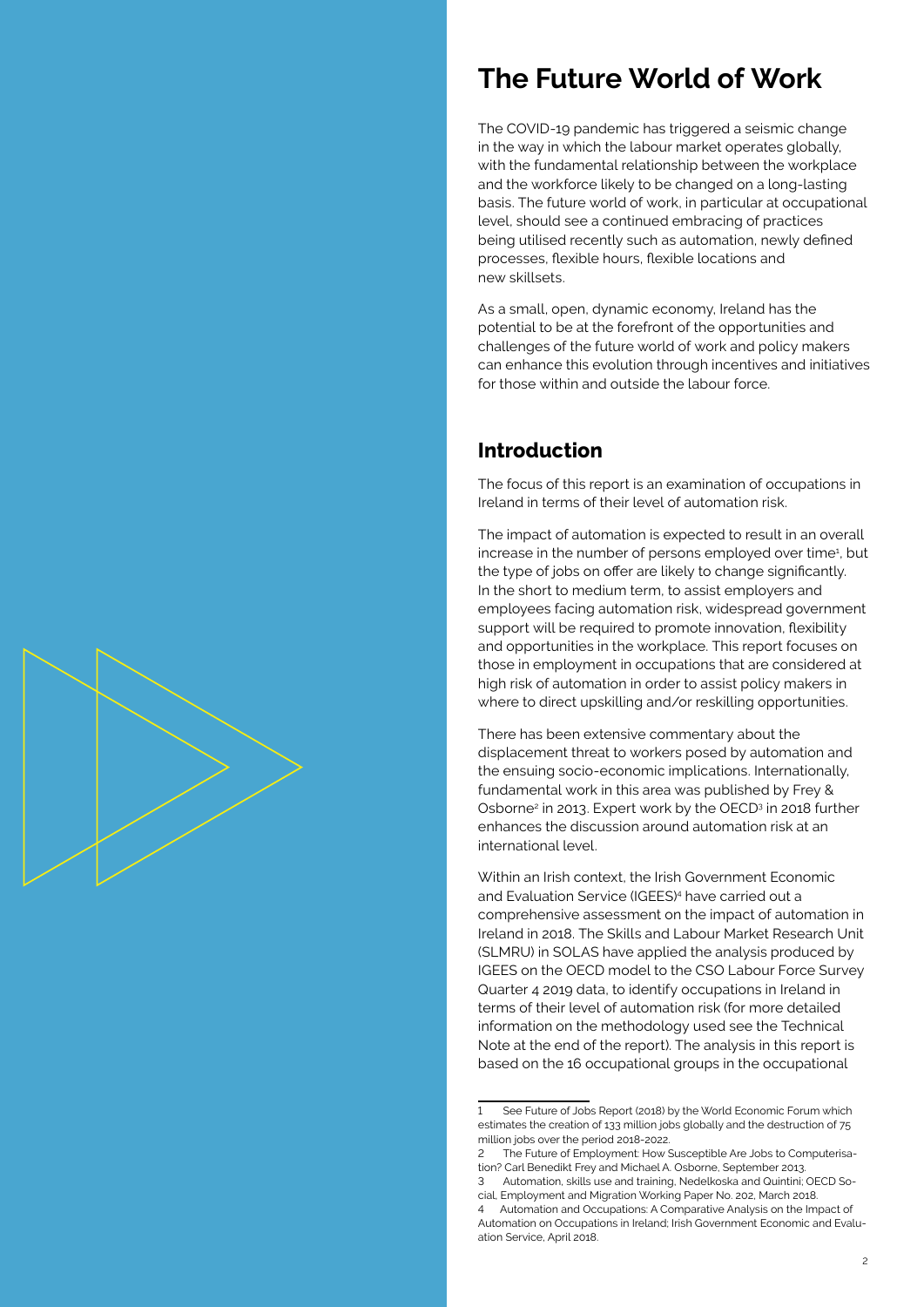employment profiles section of the National Skills Bulletin<sup>5</sup>.

The report also provides details on the profile of the cohorts most likely to be affected by automation in terms of age, gender, nationality and the region of employment.

## **Overview**

Administrative & Secretarial

Agriculture & Animal Care

Transport & logistics

Business & financial Arts. Sports & Tourism

Hospitality

Construction Other craft

Other

Social & care

ICT

Healthcare

Education

Legal & security

Science & engineering

Operatives & elementary

Sales & customer service

**Based on the international models used, over 370,000 people have been identified as being employed in occupations at high risk of automation. A further 600,000 were in jobs considered at medium risk of automation.**

In Q4 2019 there were approximately 373,500 people in Ireland who were employed in occupations which were considered at high risk of automation. Of the 16 occupational groups, the six groups with the largest number of persons employed whose jobs were at high risk of automation were; operatives & elementary, sales & customer service, administrative & secretarial, hospitality, agriculture & animal care and transport & logistics as shown in **Figure 1**. These groups combined account for two thirds (247,500) of the national total.

#### **Figure 1***. Occupational groups by level of automation risk, total persons employed*

39,400 53,400

38,200 51,300

43,100

41,600

 $47,500$ 

29,900

40,400 92,900 144,800

53,100

74,400

68,500

57,500

147,500

37,500

33,100

51,200

64,100 70,700 67,400

88,700

112,000

138,900

200,000 300,000

7130C

 $8,300$ 25,600

25,000

20,400 43,900

26,900

24,600

The impact of automation is likely to be much lower for those in occupational groups such as ICT, science & engineering, healthcare and education.

The individual occupations with the highest volumes of employment at high risk of automation were assemblers & routine operatives, process operatives, cleaners, warehouse operatives, drivers, farmers, kitchen & catering assistants, waiters, financial, government & other administrators, construction operatives and sales assistants.

## **Occupational groups - Top 6 by share of risk level**

Of the top six occupational groups with the largest number of persons employed whose jobs were at high risk of automation, operatives & elementary occupations had the highest share (40%) with sales & customer service occupations having the lowest share (15%), as shown in **Figure 2**.

**Figure 2***. Top 6 occupational groups by share of risk level*



*Source: SLMRU analysis of CSO LFS, Q4 2019.*

*Source: SLMRU analysis of CSO LFS, Q4 2019.*

100,000

**A** High Risk **Medium Risk A** Low Risk

39,200

5 The National Skills Bulletin is an annual publication produced by the Skills and Labour Market Research Unit in SOLAS on behalf of the National Skills Council.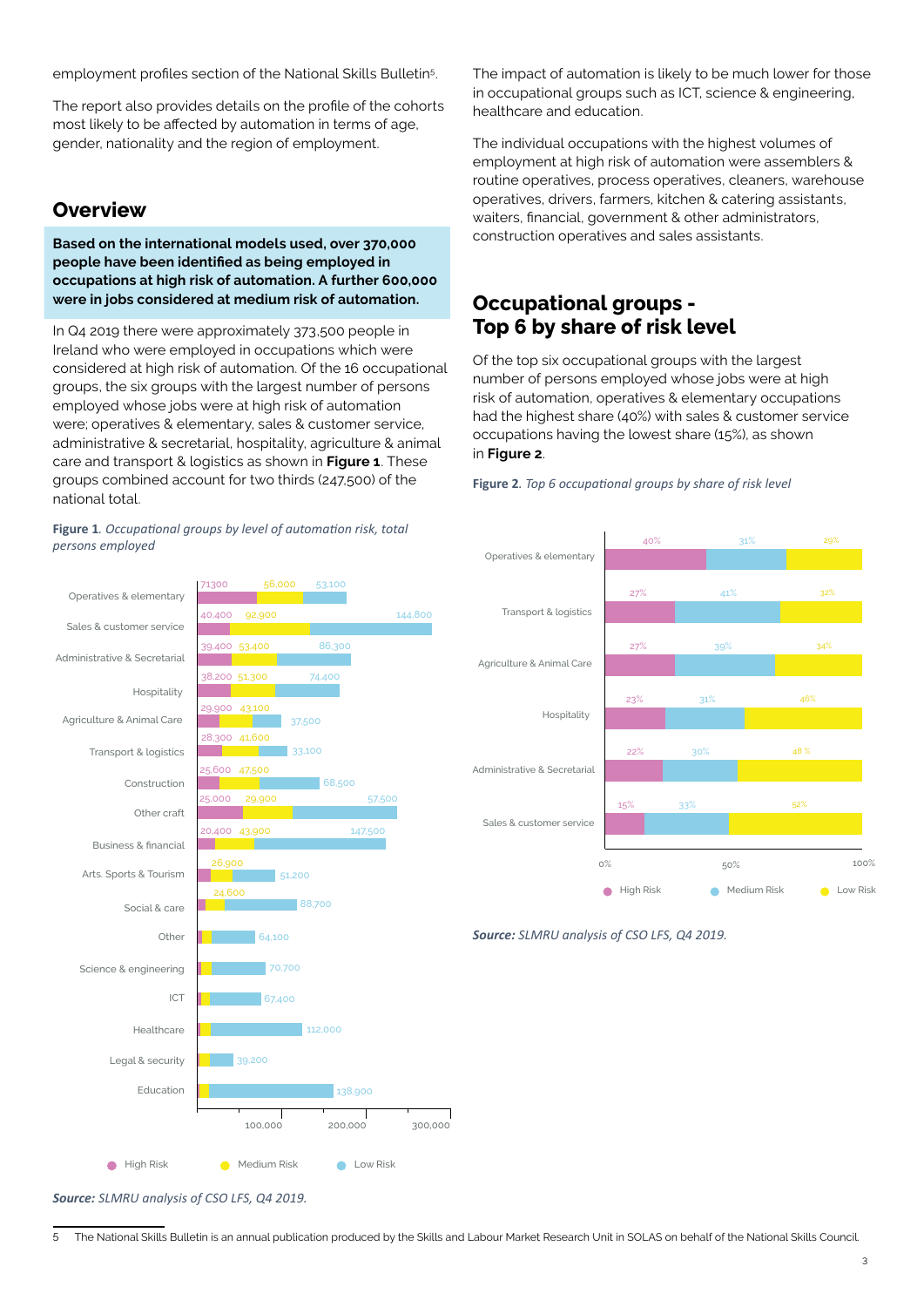The following analysis shows these six occupational groups by age, educational attainment, gender and nationality.

## **Age profile**

In terms of the age profile, each of the occupational groups showed very low shares of persons employed aged less than 25 years, with the exception of hospitality (31%) and sales & customer service occupations (23%), both of which were above the State average of 11%. There was a significant portion of persons employed aged 55 years and above in agriculture & animal care (46%) (predominantly made up of farmers), transport & logistics (28%) and administrative & secretarial (25%) occupations, as shown in **Figure 3**. The national average for persons employed aged 55 years and above stood at 19%.

#### **Figure 3***. Top 6 occupational groups by age*



*Source: SLMRU analysis of CSO LFS, Q4 2019.*

## **Gender**

In terms of gender, persons employed in transport & logistics (94%) and agriculture & animal care (87%) occupations were predominantly male, while 80% of those employed in administrative & secretarial occupations were female, as shown in **Figure 4**. The other three occupational groups had a gender distribution closer to the national averages of 54% for males and 46% for females. Sales & customer service, administrative & secretarial and hospitality occupations combined, accounted for over 385,000 females employed, highlighting the need for upskilling and/or retraining for this particular cohort in these areas.

**Figure 4***. Top 6 occupational groups by gender*



*Source: SLMRU analysis of CSO LFS, Q4 2019.*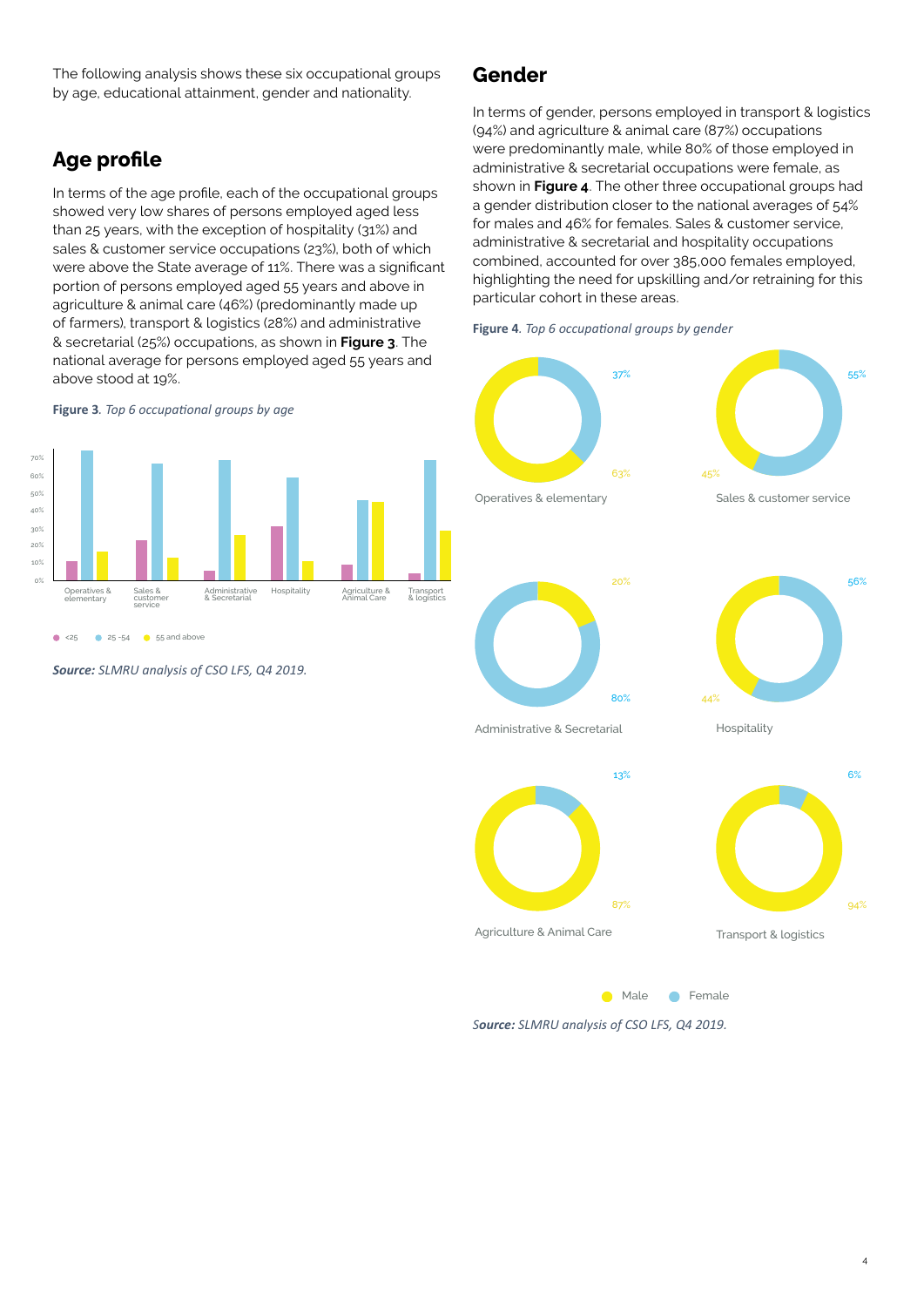## **Education**

Each of the six occupational groups had lower shares of persons employed with third level qualifications than the national average of 48%. Administrative & secretarial occupations had the highest share of persons employed with a third level qualification at 43%, followed by those employed in sales & customer service occupations (37%). Both transport & logistics and agriculture & animal care occupations had the largest shares of persons whose highest level of education was lower secondary, as shown in **Figure 5**. Operatives & elementary and hospitality occupations also had higher shares than the national average (12%) for lower secondary educational attainment.

## **Nationality**

In terms of nationality, Irish nationals accounted for over 70% of those employed in each of the six occupational groups, with agriculture & animal care occupations accounting for 95%, as shown in **Figure 6**. There was a higher share of non-Irish nationals employed in operatives & elementary, hospitality and sales & customer service occupations when compared to the national average of 17%.

**Figure 6***. Top 6 occupational groups by nationality*



*Source: SLMRU analysis of CSO LFS, Q4 2019. \* not stated/unknown not included* 



*Source: SLMRU analysis of CSO LFS, Q4 2019.*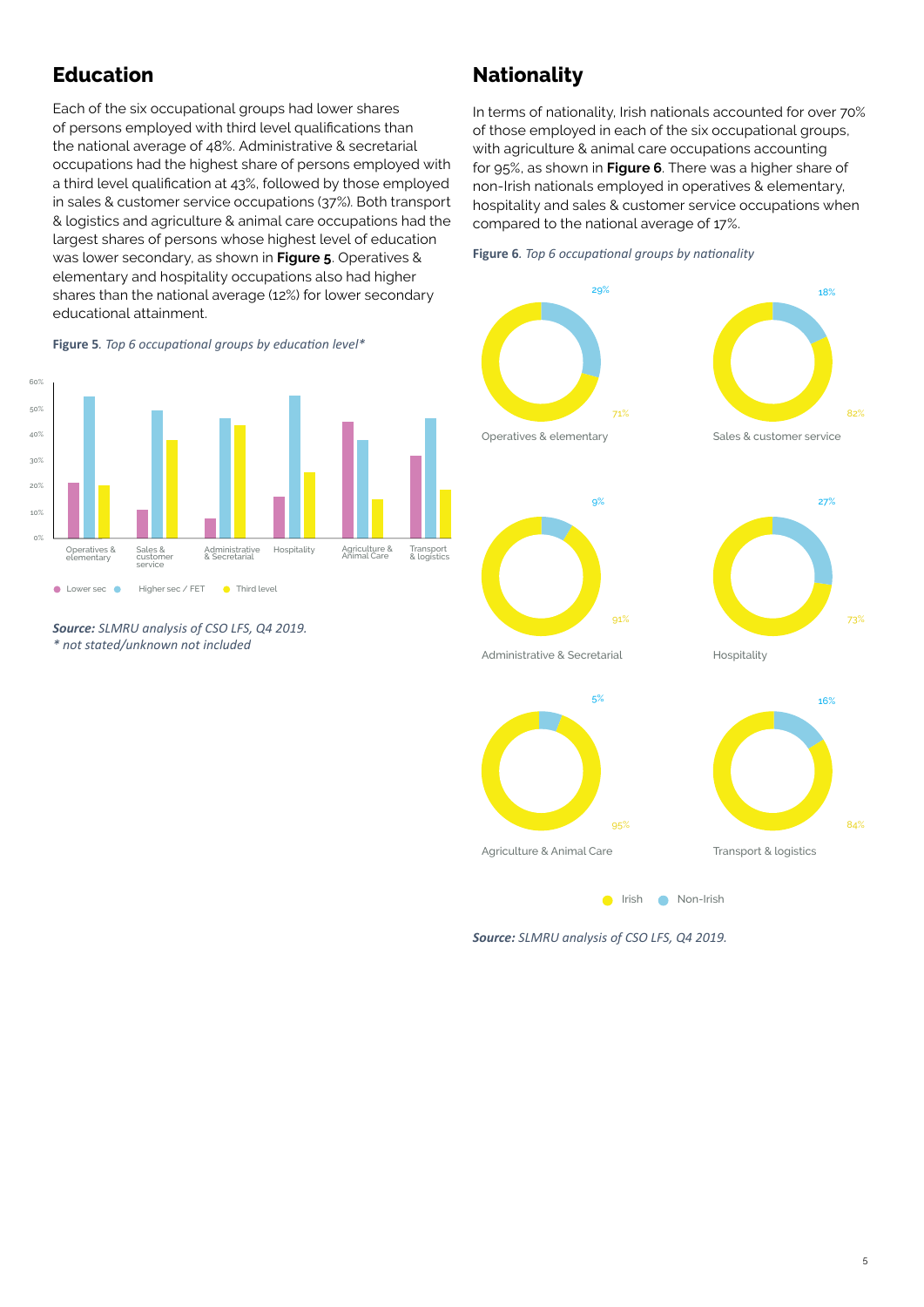The following section shows the six groups by occupational employment on a regional basis. As CSO Labour Force Survey data on employment is not available at county level, the Census 2016 data was used for this analysis. **Figure 7** refers to the combined total within each county of those employed in the six occupational groups identified as being most at risk of automation, expressed as a share of total employment in each county.

As shown in Figure 7, Dublin had the lowest share of persons employed in these six occupational groups, while in contrast, Monaghan had the highest share employed followed by Cavan, Longford, Tipperary and Wexford.

**Figure 7***. Share of employment in the top 6 occupational groups combined, by county*



## **Summary**

The Irish labour market faces different levels of exposure to automation risk at an occupational level and on a regional basis. The six occupational groups with the largest number of persons employed whose jobs are at high risk of automation show varying results when analysed by age, education level, gender and nationality. However, it is evident that those employed in these six occupational groups were most likely to have higher secondary or further education levels and were predominantly Irish. Those employed in agriculture & animal care and transport & logistics occupations were primarily male and had a significantly higher portion of those aged 55 years and above than the average for the State. Sales & customer service and hospitality occupations, which had larger shares of females employed, had significantly higher proportions of those aged less than 25 years than the State average. Dublin and it's bordering counties had the lowest exposure to automation risk in these groups, while counties facing higher levels of exposure were located throughout each province.

The future world of work will require significant upskilling/ reskilling opportunities across all areas of the labour market to meet the challenges and opportunities posed by automation in the workplace.

*Source: SLMRU analysis of CSO Census 2016.*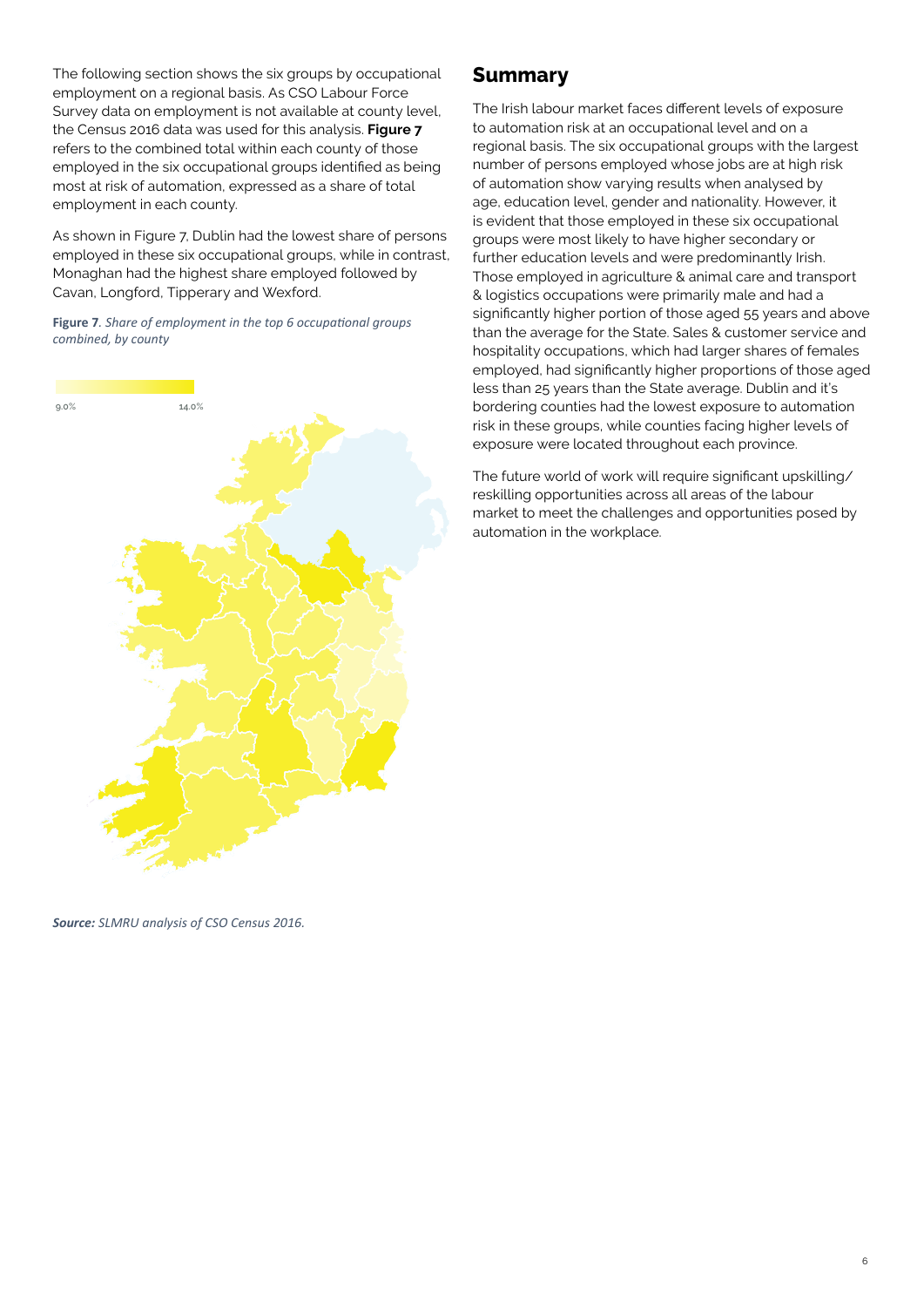## **Technical note**

This analysis utilises the risk weights calculated by the Nedelkoska and Quintini method (2018) and adapted by IGEES (2018) for an Irish context.

- Risk weights were divided into three bands; high, medium and low risk. High risk was where there was a greater than 70% probability of automation associated with an occupation, medium risk was between 50% and 70% probability and low risk was less than 50% probability of automation associated with an occupation.
- The risk estimates by ISCO<sup>6</sup> 2-digit were identified and each occupation from the National Skills Bulletin was assigned an ISCO code.
- The employment data for each of these occupations was assigned, in this case relating to CSO LFS Q4 2019.
- The risk estimates by ISCO were then applied to the employment data by National Skills Bulletin occupation to arrive at the estimates of the number of persons at risk of automation by occupational group.

<sup>6</sup> The International Standard Classification of Occupations (ISCO) is one of the primary International Labour Organisation (ILO) classification structures, belonging to the international family of economic and social classifications of the United Nations.